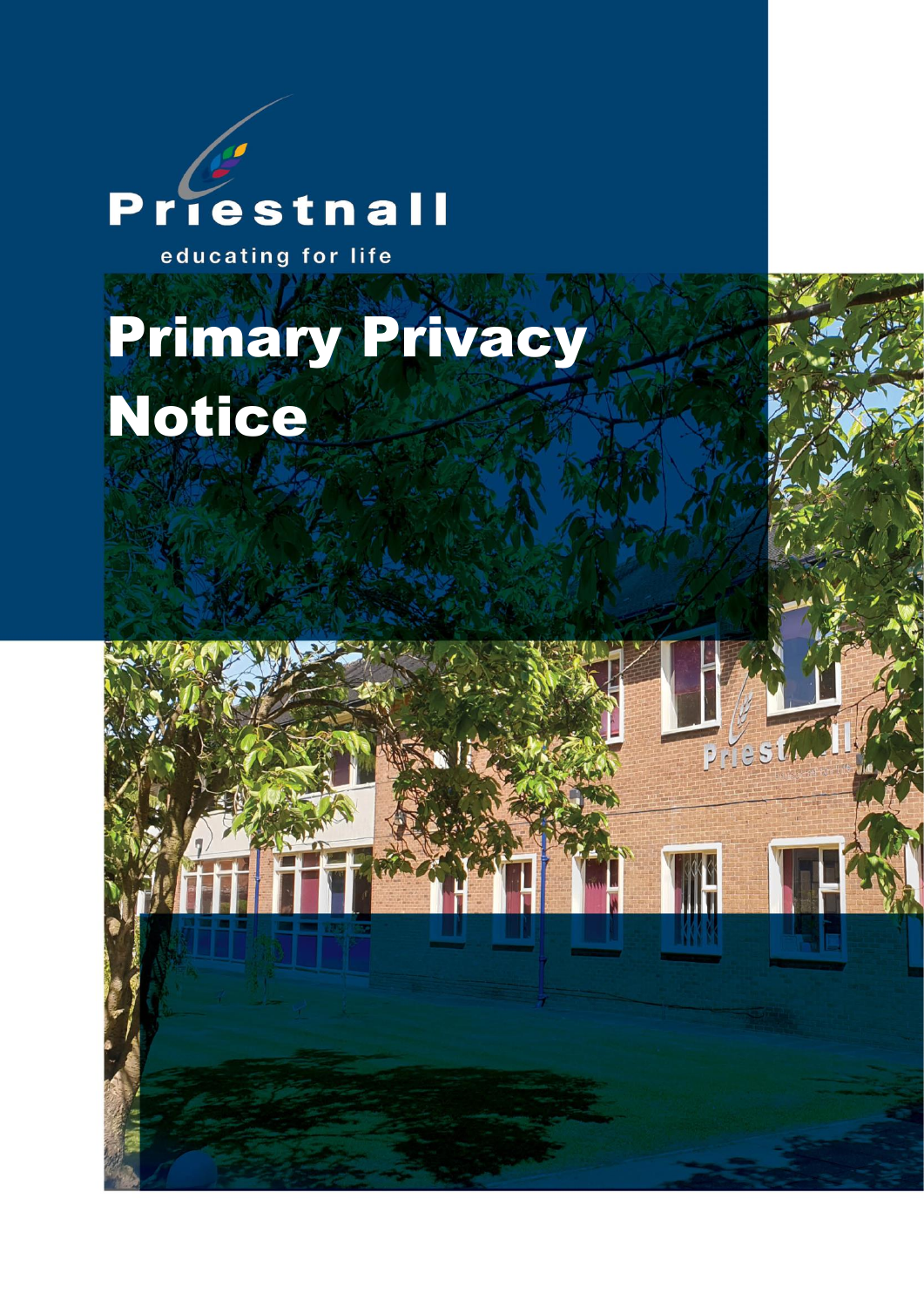# **PRIMARY PRIVACY NOTICE**

# **Overview**

Priestnall School is committed to ensuring that we're transparent about the ways in which we use your personal information and that we have the right controls in place to ensure it is used responsibly and is kept safe from inappropriate access, theft or misuse. Priestnall School is a 'data controller' for the purposes of the (UK) General Data Protection Regulation (GDPR).

This privacy notice explains how we use your personal information and tells you about your privacy rights and how the law protects you.

## **Personal Information;**

Personal information can be anything that identifies and relates to a living person. This can include information that when linked with other information, allows a person to be uniquely identified. For example;

- Names of staff and pupils.
- Dates of birth.
- Addresses.
- National insurance numbers.
- School marks.
- Medical information.
- Exam results.
- SEN assessments and data.
- Staff development reviews.

The law treats some types of personal information as 'special' because the information requires more protection due to its sensitivity. This information consists of:

- racial or ethnic origin
- sexuality and sexual life
- religious or philosophical beliefs
- trade union membership
- political opinions
- genetic and bio-metric data
- physical or mental health
- criminal convictions and offences

#### **Purposes**

We collect, store and maintain information for a number of different reasons, these include;

- to support pupil learning and the delivery of education
- to monitor and report on pupil progress
- to provide appropriate pastoral care
- to assess the quality of our services
- to comply with the law regarding data sharing
- to comply with our statutory obligations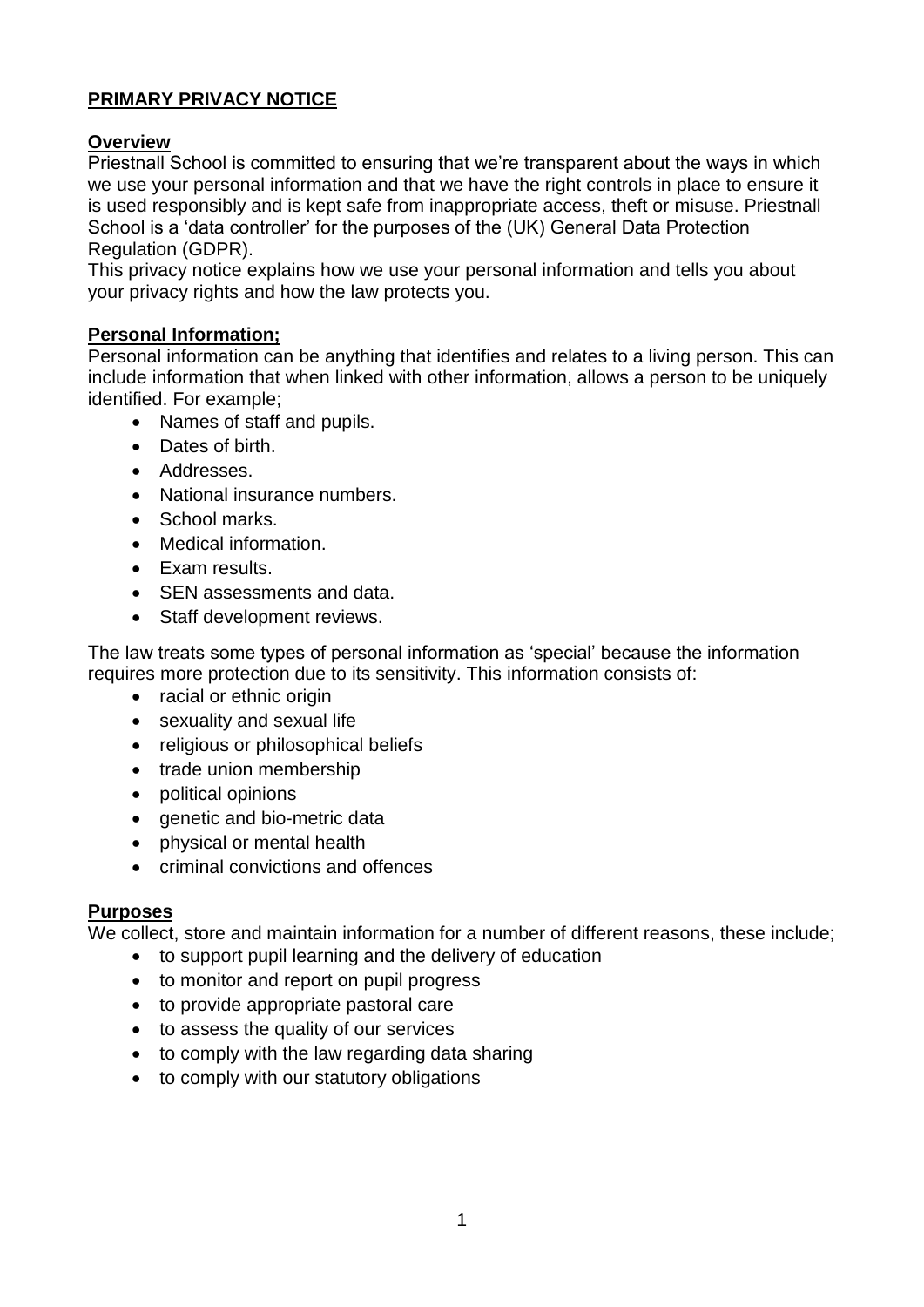# **Legal basis for processing data and information sharing**

In the majority of cases, schools process personal data as the law requires. For all other processing, schools will collection personal information where:

- you, or your legal representative, have given consent
- you have entered into a contract with us
- it is required by law (such as where this is mandated by statute or under a court order)
- it is necessary for employment related purposes
- it is necessary to deliver health or social care services
- it is necessary to protect you or others from harm (e.g.in an emergency or civil disaster)
- it is necessary to protect public health
- it is necessary for exercising or defending legal rights
- you have made your information publicly available
- it is necessary for archiving, research, or statistical purposes
- it is necessary in the substantial public interest for wider societal benefits and is authorised by law
- it is necessary for fraud prevention and the protection of public funds
- it is in our legitimate interests (or those of a third party) provided your interests and fundamental rights do not override those interests

Your personal information may also be shared with other organisations, such as those who assist us in providing services and those who perform technical operations such as data storage and hosting on our behalf.

These practical arrangements and the laws governing the sharing and disclosure of personal information often differ from one service to another.

For this reason, each of our key service areas provide additional information about how we collect and use your information. These privacy notices explain:

- why we need your information
- who else we obtain or receive it from
- the legal basis for collection and the choices you have
- who we share it with and why
- whether decisions which legally affect you are made solely using machine-based technologies
- how long we keep your information
- how to exercise your rights

The specific privacy notices may be accessed here **[Link to privacy notice]** 

## **International Transfers**

We'll only send your data to countries outside of the territorial scope of the UK GDPR:

- with your consent, or
- to comply with a lawful and legitimate request, or
- if we use service providers or contractors from countries outside of the territorial scope of the UK GDPR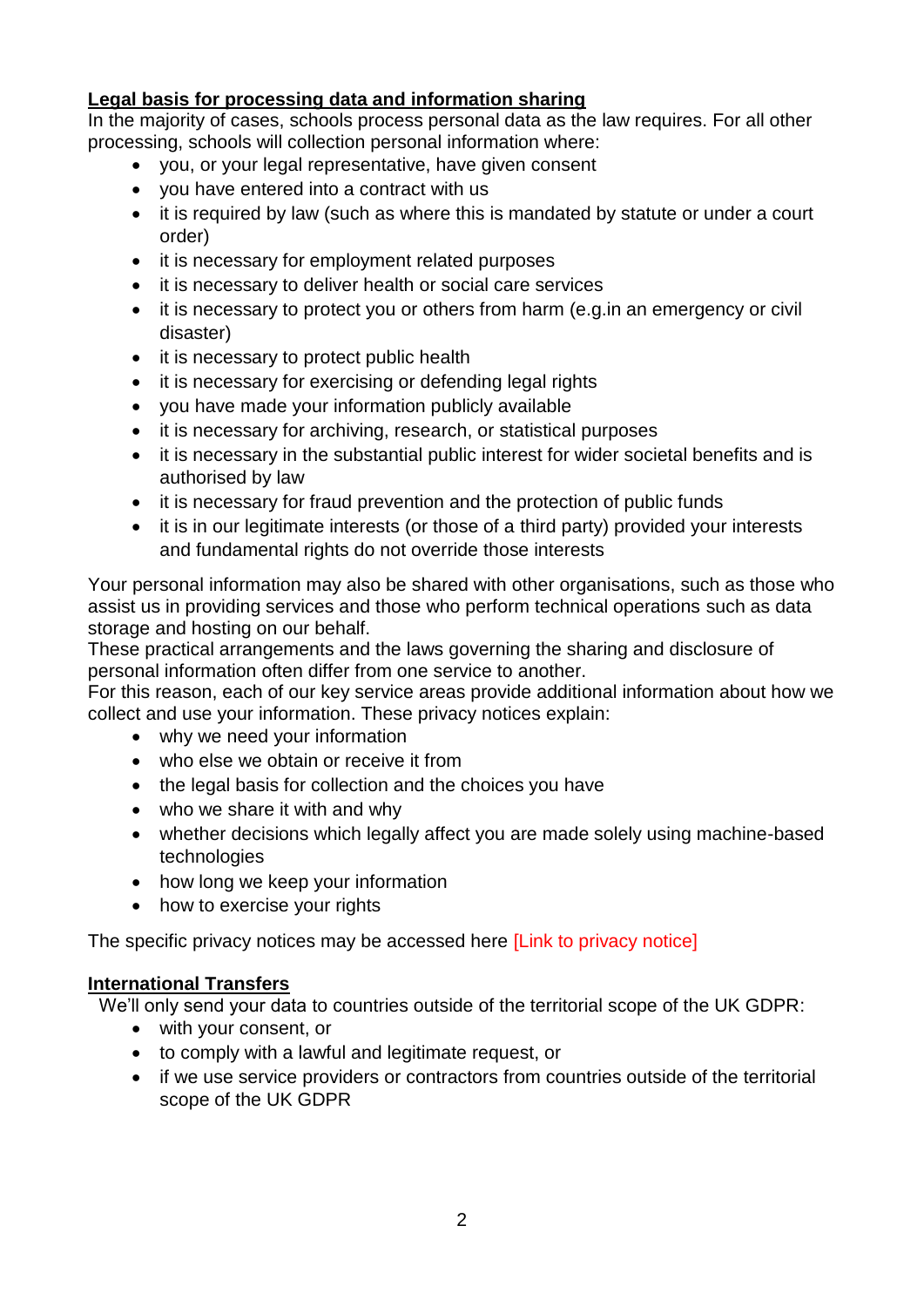If we do have to undertake International Transfers, we will use one of the following safeguards to ensure the safe and lawful transfer of your data:

- An Adequacy Decision
- Standard data protection clauses as adopted by the European Commission.

If we propose to make a transfer in response to a lawful and legitimate request we will normally tell you in advance unless there are compelling reasons, such as law enforcement or, reasons of safety which justify not doing so.

#### **Automated decisions**

Priestnall School do not currently make[s] decisions which legally affect individuals through the use of a computerised system or programme. All decisions are based on human intervention. If this changes in the future, we will update this notice in order to explain how we do this to you, including your right to object to it.

#### **Data Retention/criteria**

We'll only keep your personal information for as long as the law specifies. Where the law doesn't specify this, we'll keep your personal information for the length of time determined by our business requirements.

Our retention schedule outlines how long we retain certain types of information for and can be viewed here; [Link to retention schedule]

#### **How we keep your information safe**

We're committed to ensuring your personal information is safe and protected from accidental loss or alteration, inappropriate access, misuse or theft.

As well as technical, physical and organisational controls, we recognise that a well-trained, informed and security alert workforce minimises privacy risks from human error and/or malicious threats.

We require our service providers to implement appropriate industry standard security measures. We only permit them to process your personal information for specified purposes in accordance with our contractual instructions.

## **Rights of individuals**

You may exercise the rights listed below in relation to our use of your personal information. Some rights are absolute and others are not.

To find out more about how these rights apply in particular circumstances, please refer to our Guide to exercising your Rights.

To exercise these rights, please contact the School Business Manager by emailing [office@priestnall.stockport.sch.uk](mailto:office@priestnall.stockport.sch.uk)

## **Complaints (ICO)**

If you're not satisfied with the way we have answered a request from you or handled your personal information, you have the right to make a complaint to the Information Commissioner.